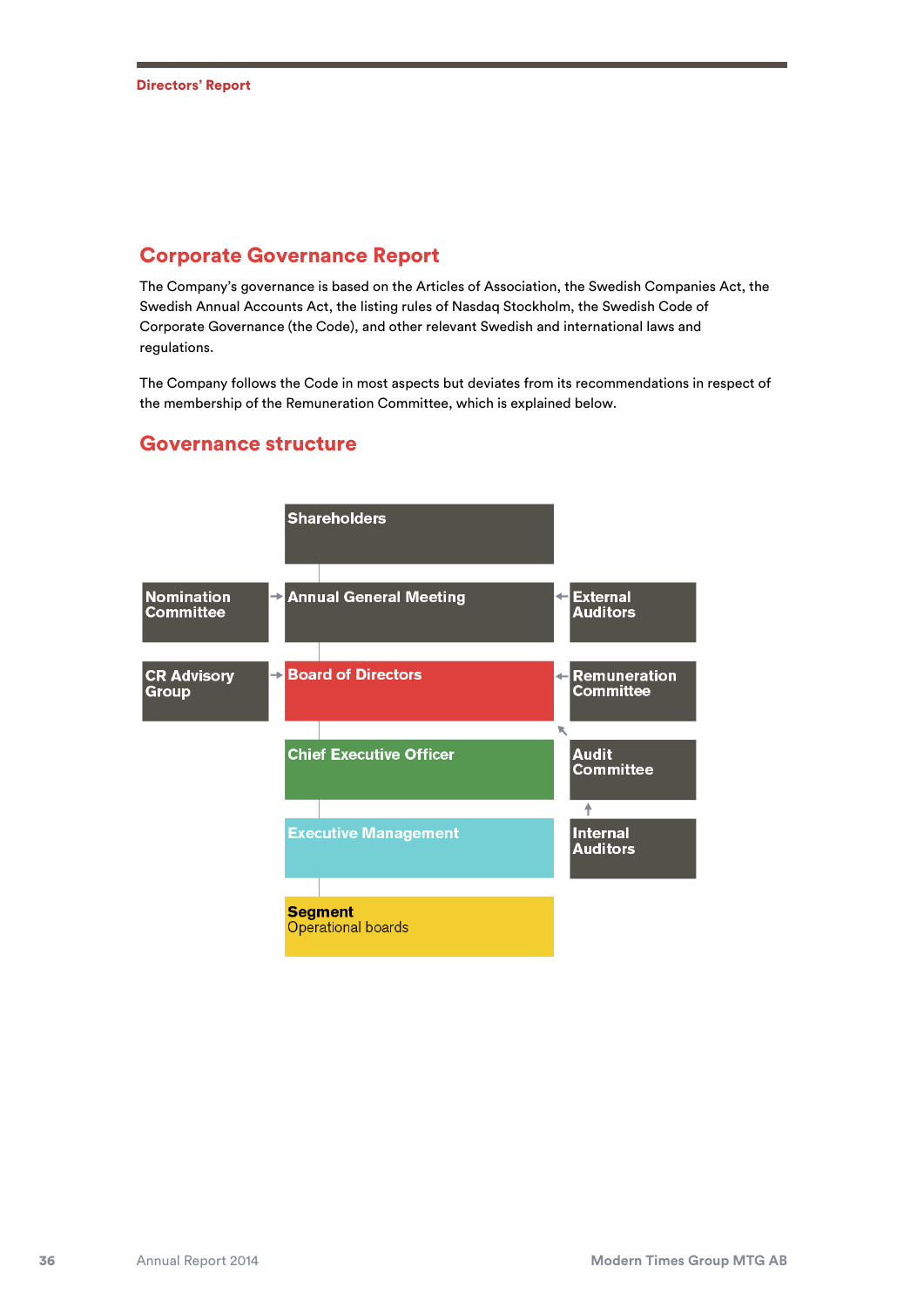### Shares and shareholders

The share capital consists of Class A, Class B and Class C shares. The holder of one Class A share is entitled to ten voting rights. Holders of Class B and Class C shares are entitled to one voting right for each share. The Class A and B shares entitle the holder to the same proportion of assets and earnings and carry equal rights in terms of dividends. The holder of a Class C share is not entitled to dividends. For further information about the Company's shares, see under the heading The MTG share, page 32.

Information regularly provided to shareholders includes interim reports and full year reports, Annual Reports and press releases on significant events occurring during the year. All reports, press releases and other information can be found on MTG's website www.mtg.com.

#### Annual General Meeting

The Annual General Meeting is the highest decision-making body in a limited liability company and it is at the Annual General Meeting where all shareholders can exercise their right to decide on issues affecting the Company and its operations.

The authority and work of the Annual General Meeting are primarily based on the Companies Act and the Code as well as on the Articles of Association adopted by the Annual General Meeting.

The Annual General Meeting of shareholders shall be held within six months after the end of the financial year. At the Annual General Meeting, resolutions shall be passed with respect to the adoption of the income statement and balance sheet as well as the consolidated income statement and statement of financial position, the disposition of the Company's earnings according to the adopted balance sheet, the discharge of liability for the Board of Directors and the Chief Executive Officer, appointment of the Board of Directors and their Chairman and the Company's auditors, and certain other matters provided for by law and the Articles of Association.

Shareholders wishing to have matters considered at the Annual General Meeting should submit their proposals in writing at least seven weeks before the Annual General Meeting in order to guarantee that their proposals may be included in the notice to the Meeting. Details on how and when to submit proposals to MTG can be found on www.mtg.com.

Shareholders who wish to participate in the Annual General Meeting must be duly registered as such with Euroclear Sweden AB. The shareholders may then attend and vote at the meeting in person or by proxy. A shareholder wishing to attend the Annual General Meeting must notify MTG of his or her intention to attend. The manner in which to notify MTG can be found in the notice convening the Annual General Meeting.

Those shareholders, who cannot attend the Annual General Meeting in person and wish to be represented by a proxy, must authorise the proxy by issuing a power of attorney. If such power of attorney is issued by a legal entity, an attested copy of the certificate of registration must be attached. The original power of attorney and the certificate of registration, where applicable, are to be sent to Modern Times Group MTG AB, c/o Computershare AB, P.O. Box 610, SE-182 16 Danderyd, Sweden, well in advance of the Meeting. The form to use for a power of attorney can be found on Modern Times Group MTG AB's website www.mtg.com.

The Annual General Meeting for the 2014 financial year will be held on 19 May 2015 in Stockholm.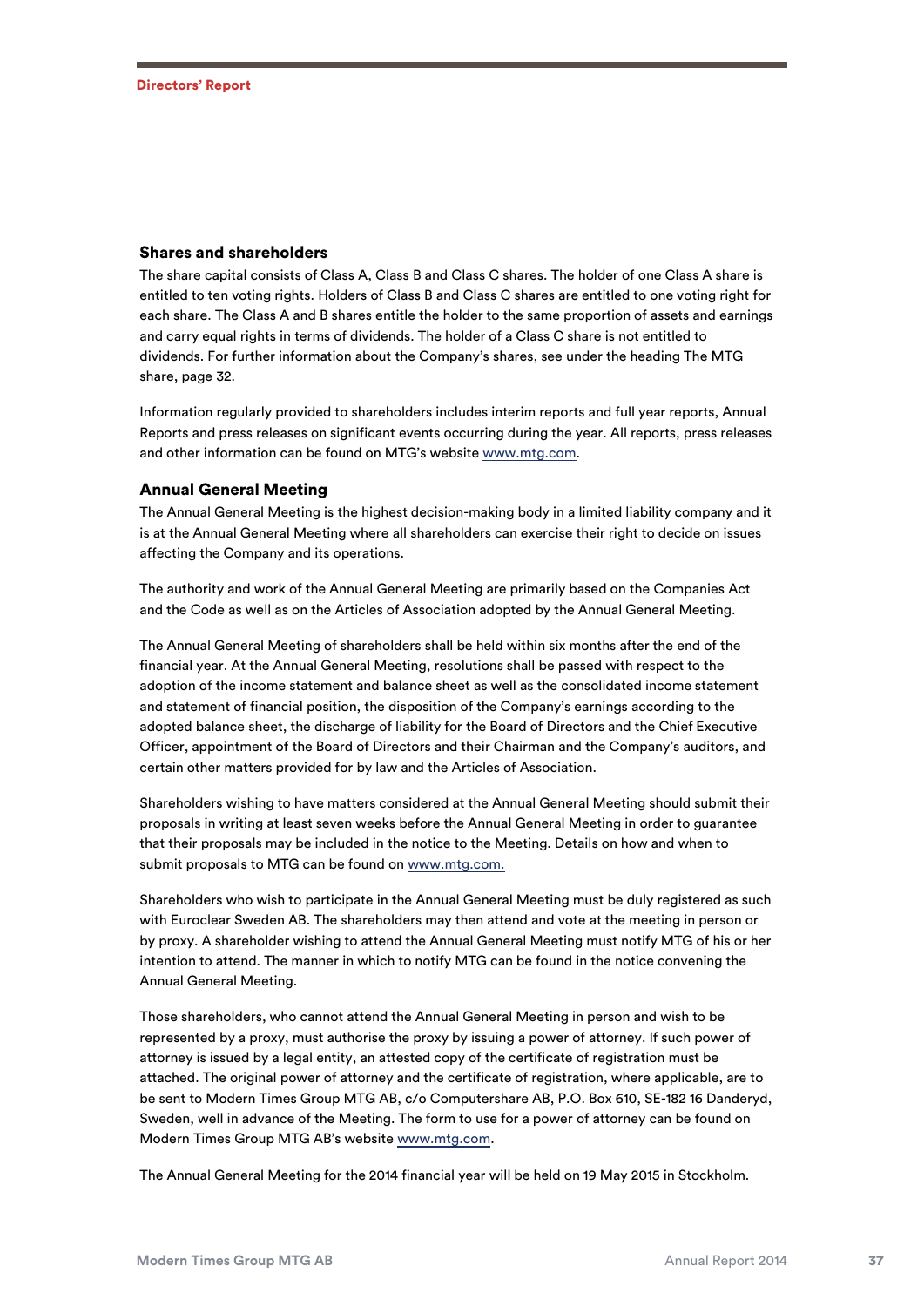#### The Nomination Committee

The Nomination Committee's tasks include:

- To evaluate the Board of Directors' work and composition
- To submit proposals to the Annual General Meeting regarding the election of Board Directors and the Chairman of the Board
- To prepare proposals regarding the election of Auditors in cooperation with the Audit Committee (when appropriate)
- To prepare proposals regarding the fees to be paid to Board Directors and to the Company's Auditors
- To prepare proposals for the Chairman of the Annual General Meeting
- To prepare proposals for the administration and order of appointment of the Nomination Committee for the Annual General Meeting.

Following a resolution of the Annual General Meeting of Modern Times Group MTG AB in May 2014, a Nomination Committee was established, consisting of major shareholders with Cristina Stenbeck as convener. The committee comprises Cristina Stenbeck, Investment AB Kinnevik; Marianne Nilsson, Swedbank Robur funds; and Erik Durhan, Nordea Funds. The members of the Nomination Committee do not receive any remuneration for their work.

The Nomination Committee will submit a proposal for the composition of the Board of Directors and Chairman of the Board to be presented to the 2015 Annual General Meeting for approval. Shareholders wishing to propose candidates for election to the Modern Times Group MTG AB Board of Directors should submit their proposals in writing.

#### The Board of Directors as at 31 December 2014

The Board of Directors of Modern Times Group MTG AB comprises seven Non-Executive Directors. The members of the Board of Directors are David Chance, Mia Brunell Livfors, Blake Chandlee, Simon Duffy, Lorenzo Grabau, Michelle Guthrie, and Alexander Izosimov. The Board of Directors and its Chairman, David Chance, were re-elected. Biographical information on each Board member is provided on pages 46–48 of this report.

#### Responsibilities and duties of the Board of Directors

The Board of Directors has the overall responsibility for MTG's organisation and administration. The Board of Directors is constituted to provide effective support for, and control of, the activities of the Executive Management of the Company. The Board has adopted working procedures for its internal activities which include rules pertaining to the number of Board meetings to be held, the matters to be handled at such regular Board meetings, and the duties of the Chairman. The work of the Board is also governed by rules and regulations which include the Companies Act, the Articles of Association, and the Code.

In order to carry out its work more effectively, the Board has appointed a Remuneration Committee and an Audit Committee. These committees handle business within their respective segment and present recommendations and reports on which the Board may base its decisions and actions. However, all members of the Board have the same responsibility for decisions made and actions taken, irrespective of whether issues have been reviewed by such committees or not.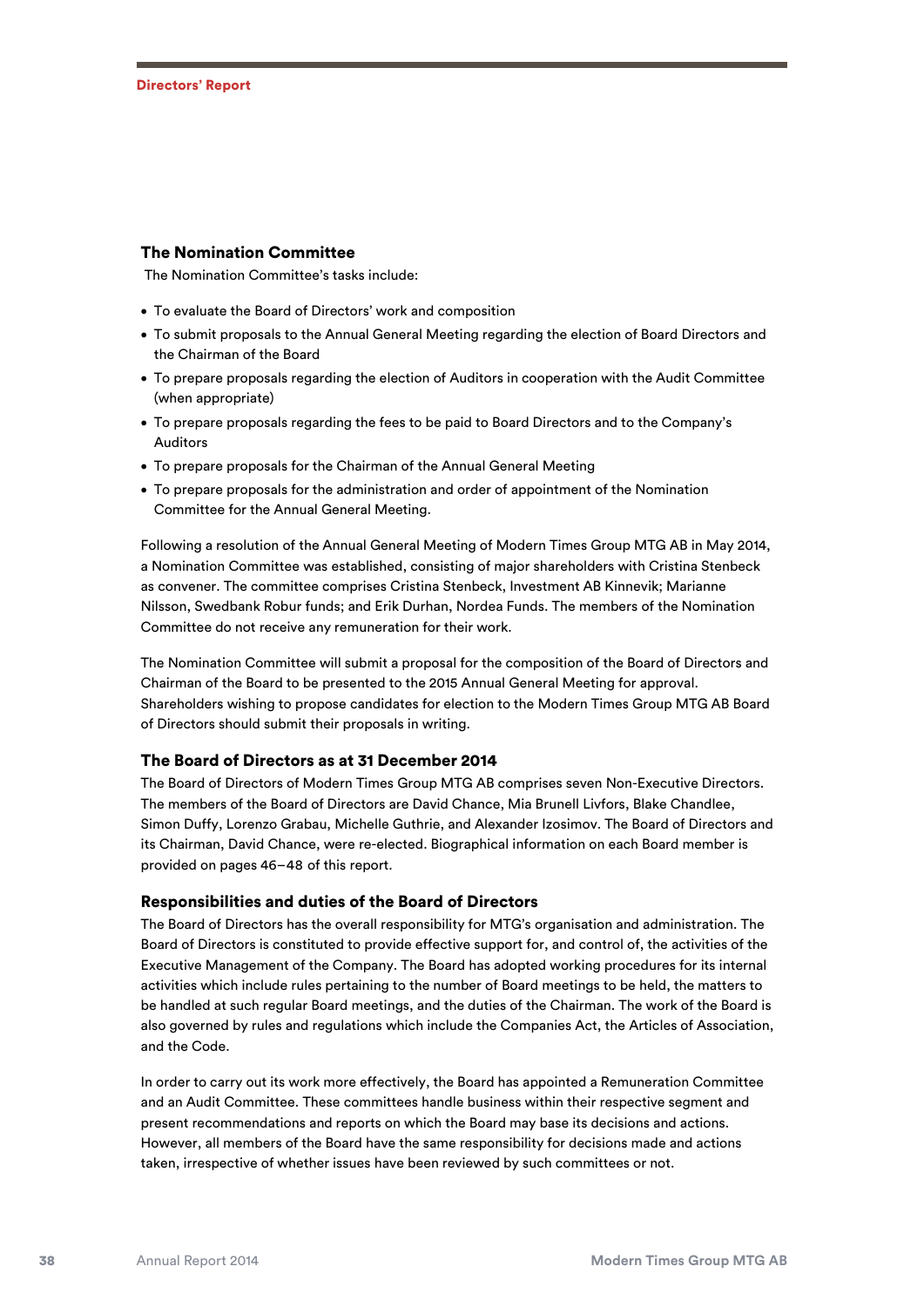The Board has also adopted procedures for instructions to the Chief Executive Officer. These procedures require that investments in non-current assets of more than SEK 2,000,000 have to be approved by the Board. The Board also has to approve large-scale programming investments and other significant transactions including acquisitions and closures or disposals of businesses. In addition, the Board has also issued written instructions specifying when and how information, which is required in order to enable the Board to evaluate the Group's and its subsidiaries' financial positions, should be reported.

## Ensuring quality in financial reporting

The working procedures determined annually by the Board include instructions on the type of financial reports and similar information which are to be submitted to the Board. In addition to the full-year report, interim reports and the annual report, the Board reviews and evaluates comprehensive financial information regarding the Group as a whole and the entities within the Group.

The Board also reviews, primarily through the Group's Audit Committee, the most important accounting principles applied by the Group in financial reporting, as well as major changes in these principles. The tasks of the Audit Committee also include reviewing reports regarding internal control and financial reporting processes, as well as internal audit reports submitted by the Group's internal audit function. The Group's external auditors report to the Board as necessary, but at least once a year. A minimum of one such meeting is held without the presence of the CEO or any other member of Excecutive Management. The external auditor also attends the meetings of the Audit Committee. Minutes are taken at all meetings and are made available to all Board members and to the auditor.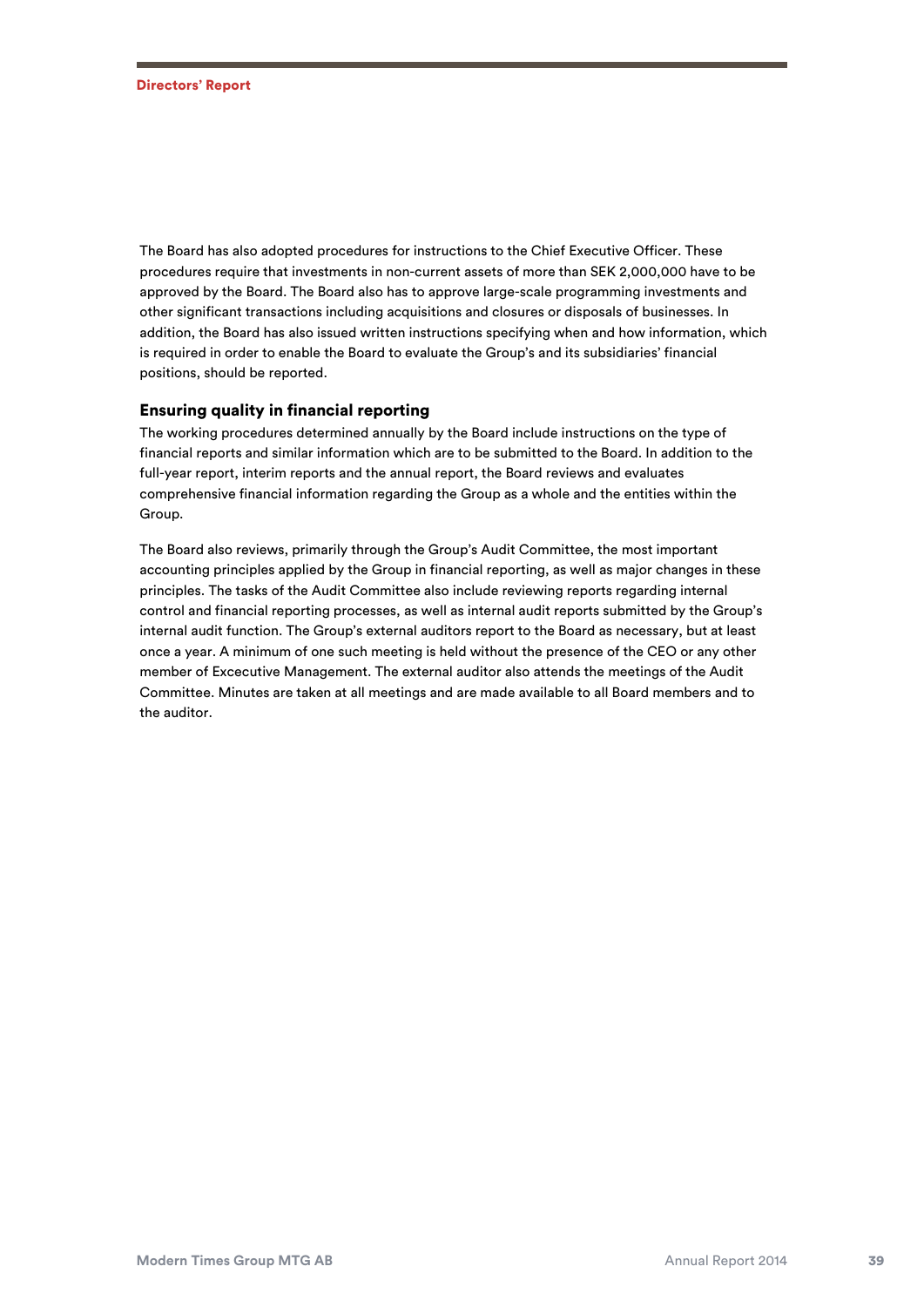| Name                   | Position | Born | Nationality             | Elected | Independent<br>to major<br>shareholders | Independent<br>to company<br>and its<br>management | Remuneration<br>Committee | Audit<br>Committee | Corporate<br>Responsibility<br>Advisory<br>Group |
|------------------------|----------|------|-------------------------|---------|-----------------------------------------|----------------------------------------------------|---------------------------|--------------------|--------------------------------------------------|
| David<br>Chance        | Chairman | 1957 | American<br>and British | 1998    | Yes                                     | Yes                                                | Member                    |                    |                                                  |
| Mia Brunell<br>Livfors | Member   | 1965 | Swedish                 | 2007    | No                                      | No                                                 | Member                    |                    | Member                                           |
| Blake<br>Chandlee      | Member   | 1966 | American                | 2012    | Yes                                     | Yes                                                |                           |                    |                                                  |
| Simon<br>Duffy         | Member   | 1949 | <b>British</b>          | 2008    | Yes                                     | Yes                                                |                           | Chairman           |                                                  |
| Lorenzo<br>Grabau      | Member   | 1965 | Italian                 | 2011    | No                                      | No                                                 | Chairman                  | Member             |                                                  |
| Michelle<br>Guthrie    | Member   | 1965 | Australian              | 2013    | Yes                                     | Yes                                                |                           | Member             | Member                                           |
| Alexander<br>Izosimov  | Member   | 1964 | Russian and<br>Swedish  | 2008    | Yes                                     | Yes                                                |                           | Member             |                                                  |

### Board of Directors during 2014

# Board working procedures

### Remuneration Committee

The Remuneration Committee comprises Lorenzo Grabau as Chairman and David Chance and Mia Brunell Livfors. The Board of Directors commissions the work of the Remuneration Committee. The responsibilities of the Remuneration Committee include

- issues related to salaries, pension plans, bonus programmes
- advise the Board on proposals for the Guidelines for Remuneration applicable to the Chief Executive Officer and Executive Management
- the review and monitor of the application of the Guidelines for Remuneration, the variable remuneration programmes and of the remuneration structure and levels of remuneration within MTG
- advise the Board on long-term incentive schemes.

Mia Brunell Livfors and Lorenzo Grabau are not independent from the company and management but it has been assessed that the directors' knowledge and experience benefits the committee and the exercise of their responsibilities will be as free of conflict as if they were independent.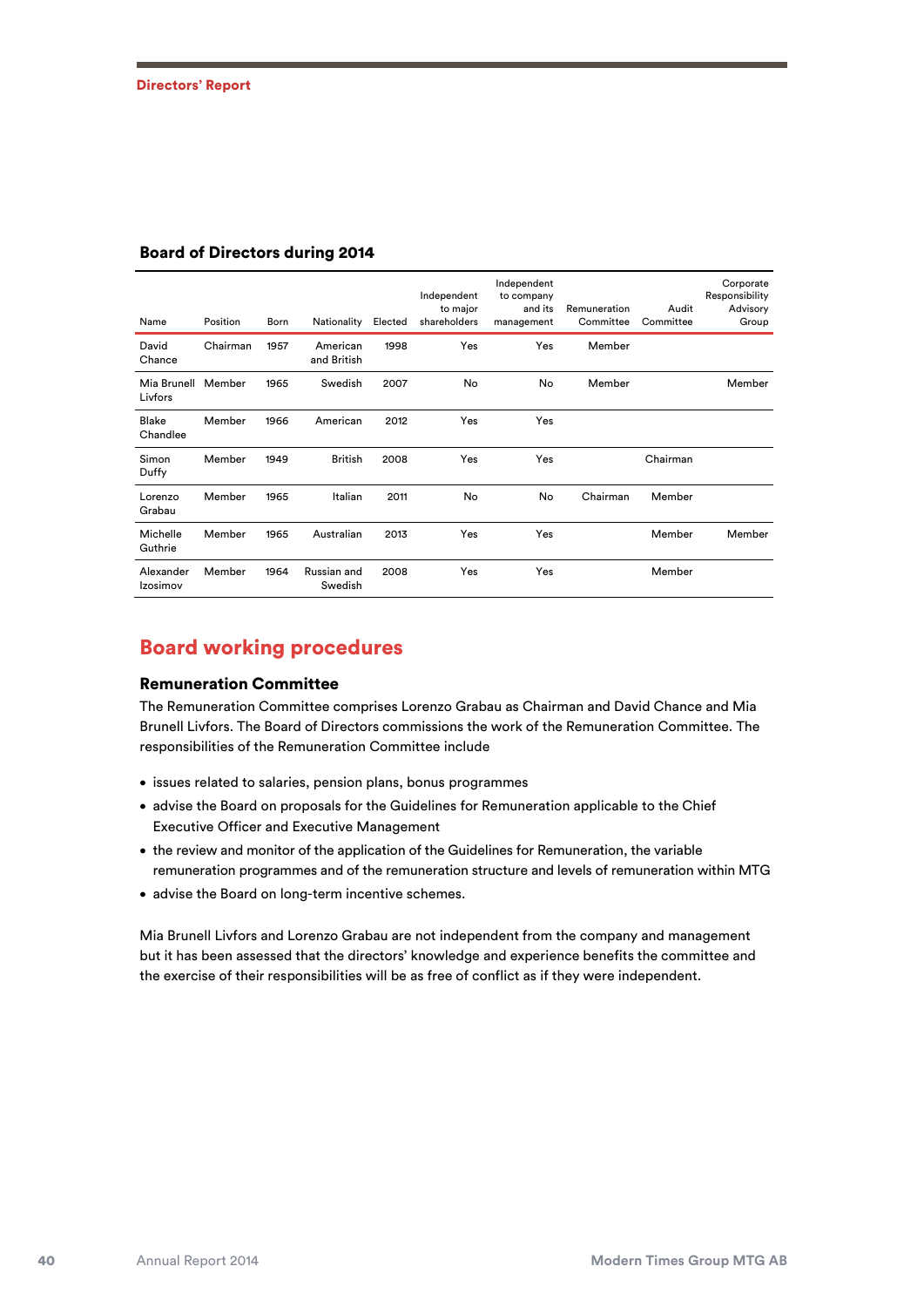## Audit Committee

The Audit Committee comprises Simon Duffy as Chairman, Lorenzo Grabau, Michelle Guthrie and Alexander Izosimov. The Audit Committee's responsibility is to

- monitor the company's financial reporting
- monitor the company's efficiency relating to internal control, internal audit and risk management
- keep informed regarding the audit of the annual report and the consolidated accounts
- review and monitor the impartiality and independence of the auditor, with special attention to the services provided other than audit
- assist the Nomination committee to prepare for the election of auditors at the Annual General Meeting

In addition, the Audit Committee should, when applicable, monitor and secure the quality and fairness of transactions with related parties.

## CR Advisory Group

Further to the board committees, a CR Advisory Group was established in 2014 to support the Board on corporate responsibility topics. The Group consist of six members including Board Directors Mia Brunell Livfors and Michelle Guthrie.

### Remuneration to Board members

The remuneration of the Board members is proposed by the Nomination Committee, comprising the Company's largest shareholders and approved by the Annual General Meeting. The Nomination Committee proposal is based on benchmarking of peer group company compensation and company size. Information on the remuneration of Board members is provided in Note 28 to the Accounts in this Report. Board members do not participate in the Group's incentive schemes.

## Work of the Board during 2014

The Board reviewed the financial position of Modern Times Group MTG AB and the Group on a regular basis during the year. The Board also regularly dealt with matters involving acquisitions, the establishment of new operations, and matters related to investments in programming and noncurrent assets. The Board of Directors also reviewed the Group's strategies and future plans with a particular focus on online distribution content and the economic and legal situation in Russia.

The Board of Directors had 7 meetings during 2014.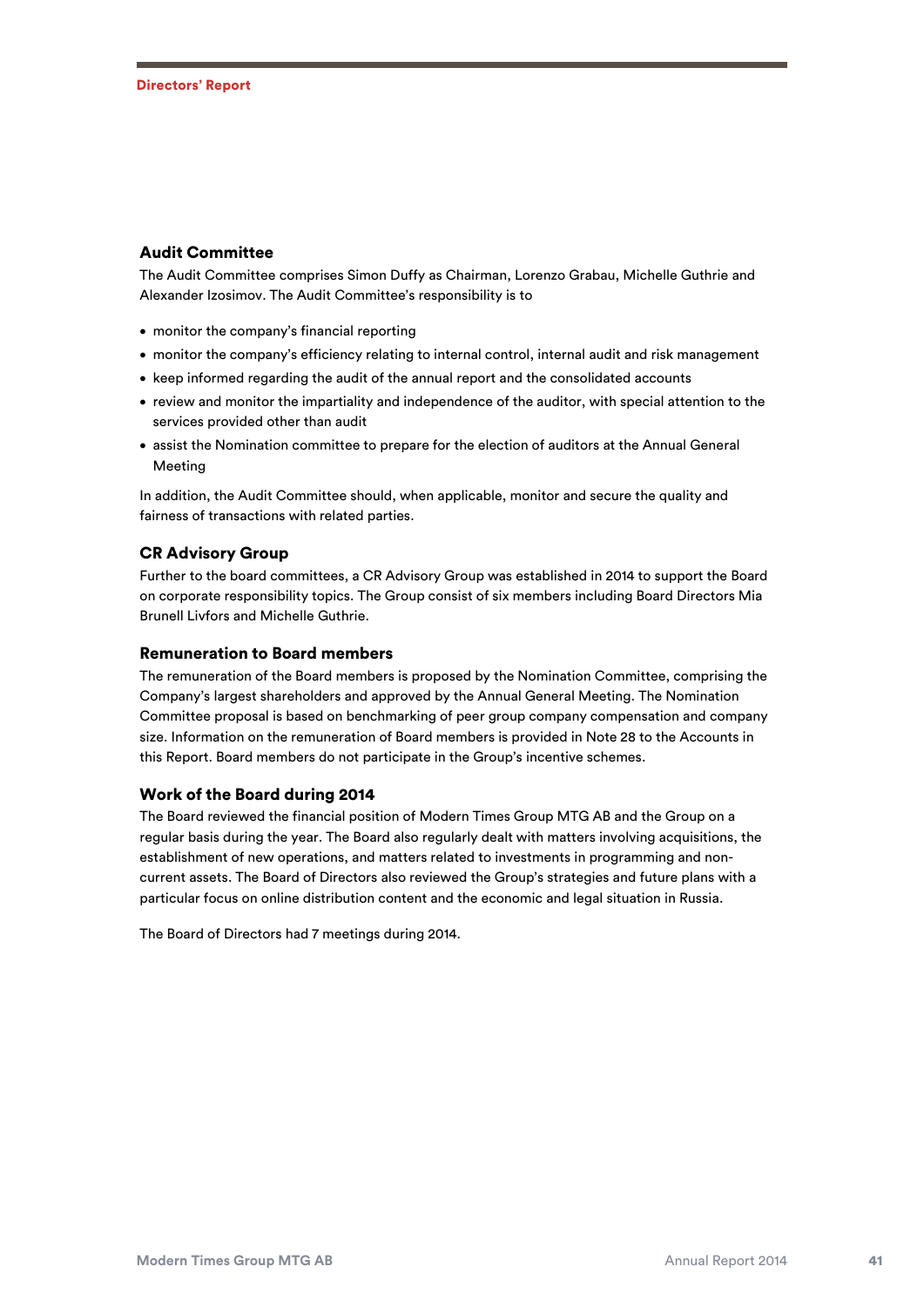| <b>Board of Directors</b>                             | Board<br>meetings | Audit<br>Committee | Remuneration<br>Committee | Corporate<br>Responsibility<br>Advisory<br>Group |
|-------------------------------------------------------|-------------------|--------------------|---------------------------|--------------------------------------------------|
| Meetings until the Annual General Meeting 13 May 2014 |                   |                    | 2                         | 2                                                |
| Meetings from the Annual General Meeting 13 May 2014  | 6                 | 3                  | 2                         |                                                  |
| Total number of meetings                              | 7                 | 4                  | 4                         | 3                                                |
| David Chance, Chairman                                | 7/7               |                    | 4/4                       |                                                  |
| Mia Brunell Livfors                                   | 7/7               |                    | 4/4                       | 3/3                                              |
| <b>Blake Chandlee</b>                                 | 6/7               |                    |                           |                                                  |
| Simon Duffy                                           | 7/7               | 4/4                |                           |                                                  |
| Lorenzo Grabau                                        | 7/7               | 4/4                | 3/4                       |                                                  |
| <b>Michelle Guthrie</b>                               | 6/7               | 3/4                |                           | 3/3                                              |
| Alexander Izosimov                                    | 7/7               | 4/4                |                           |                                                  |

## Attendance at Board and Committee Meetings

## External auditors

The Company's auditors are elected by the Annual General Meeting for a period of four years. KPMG was elected as MTG's auditors in 2014 and has been external auditors since 1997. Joakim Thilstedt, authorised public accountant, is responsible for the audit of the Company on behalf of KPMG since December 2013. Audit assignments have involved the examination of the annual report and financial accounting, the administration by the Board and the CEO, other tasks related to the duties of a company auditor and consultation or other services which may result from observations noted during such examination or the implementation of such other tasks. All other tasks are defined as other assignments.

The auditors report their findings to the shareholders by means of the auditors' report, which is presented to the Annual General Meeting. In addition, the auditors report detailed findings at each of the ordinary meetings of the Audit Committee and to the full Board once a year.

KPMG provided certain additional services for the years 2014 and 2013. These services comprised tax compliance work, advice on accounting issues, and advice on processes and internal controls and other assignments of a similar kind and closely related to the auditing process. For more detailed information concerning the auditors' fees, see Note 29 of the notes to the consolidated financial statements.

## Pre-approval policies and procedures for non-audit related services

In order to ensure the auditor's independence, the Audit Committee has established pre-approval policies and procedures for non-audit related services to be performed by the external auditor. The policy was approved in December 2014 by the Audit Committee of MTG.

## Executive Management

MTG's Executive Management comprises the Chief Executive Officer (CEO), the Chief Financial Officer (CFO), and Executive Vice Presidents (EVP). Biographical information on each executive is provided on pages 49–53 of this report.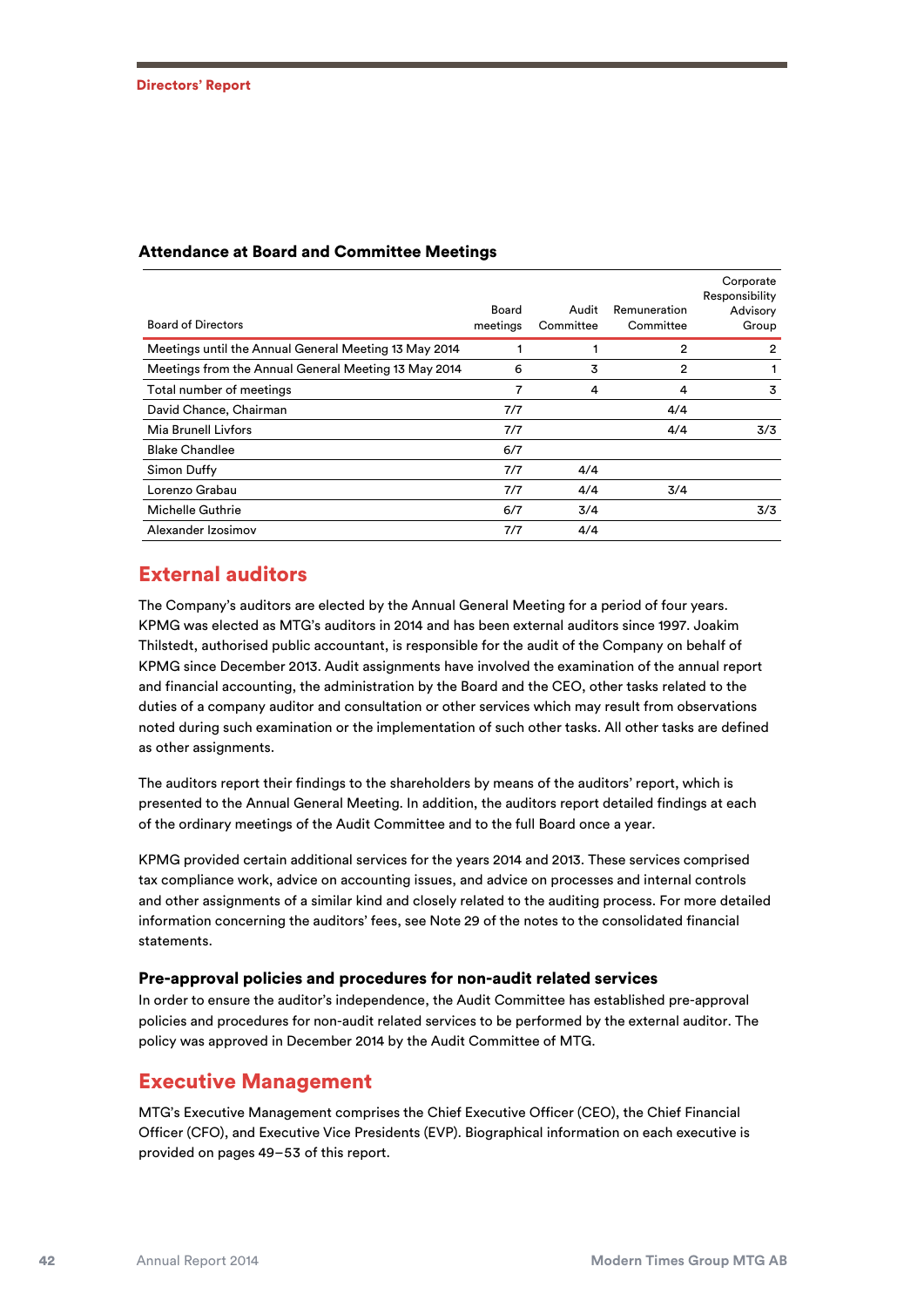### Chief Executive Officer

The CEO is responsible for the ongoing management of the Company in accordance with the guidelines and instructions established by the Board.

The CEO and the Executive Management team, supported by the various employee functions, are responsible for the adherence to the Group's overall strategy, financial and business control, financing, capital structure, risk management and acquisitions. Among other tasks, this includes preparation of financial reports and communication with the stock market and other issues. The Company guidelines and policies issued include financial control, communication, brands, business ethics and personnel policies.

There is an operational board for each of the segments. The Chief Executive Officer chairs the operational board meetings, which are attended by the Executive Management of the relevant business segments and the Chief Financial Officer and other Executive Vice Presidents.

#### Executive remuneration

The current guiding principles for executive remuneration and the proposals for 2015 are described under the heading Executive Remuneration on pages 28–30.

The remuneration paid to the Group's Executive Management, as well as information about the beneficial ownership of the Company shares and other financial instruments are set out in Note 28 to the Accounts of this report.

## Share based long-term incentive plans

The Group has three outstanding share based long-term incentive programmes, decided upon in 2012, 2013 and 2014. For information about these programmes, see Note 28 to the Accounts of this report and the MTG website at www.mtg.com.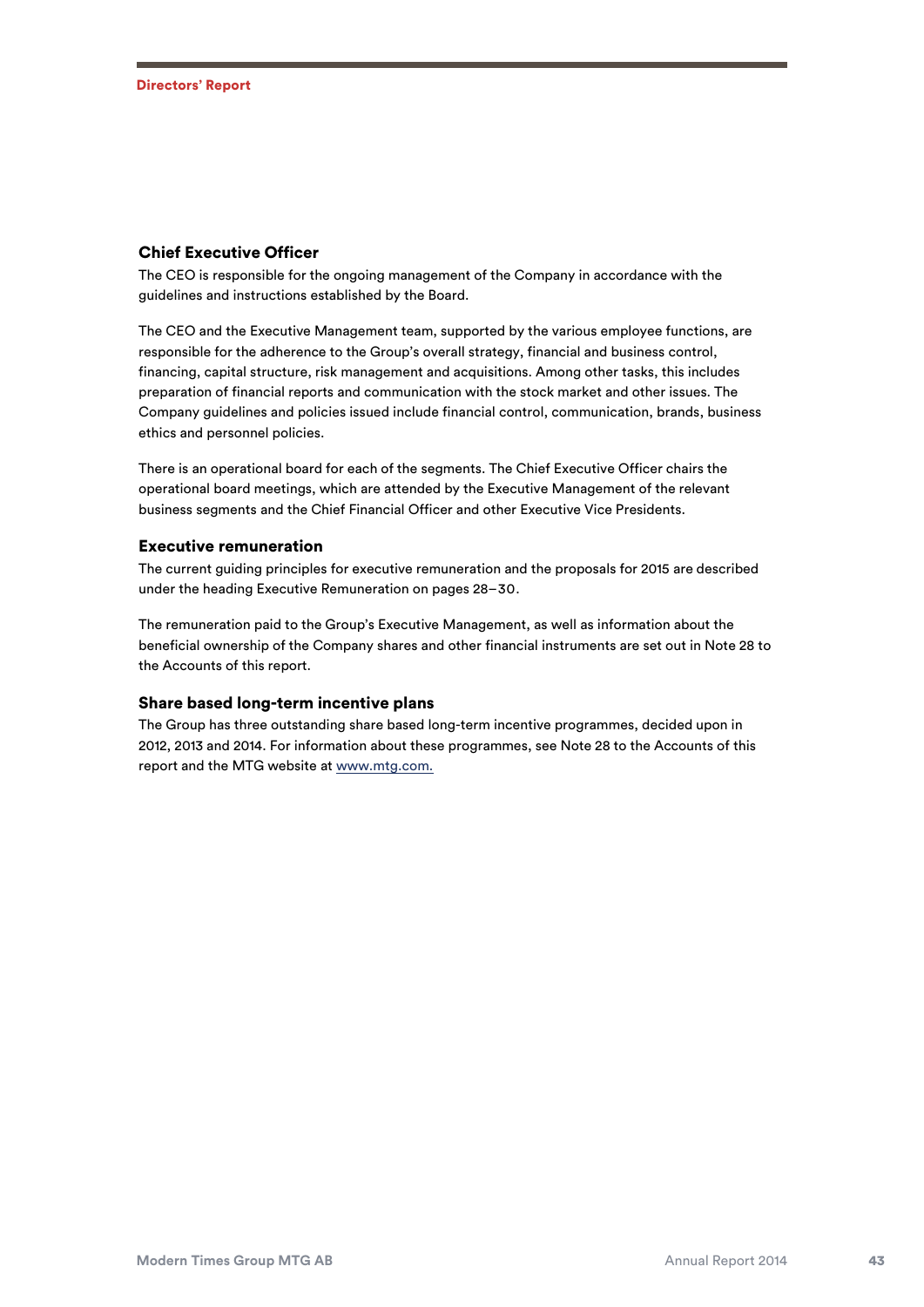## Internal control report

The processes for internal control, risk assessment, control activities, information and communication, and monitoring regarding the financial reporting are designed to ensure reliable overall financial reporting and external financial statements in accordance with International Financial Reporting Standards, applicable laws and regulations and other requirements for listed companies on Nasdaq Stockholm. This process involves the Board, Executive Management and personnel.

### Control environment

The Board has specified a set of instructions and working plans regarding the roles and responsibilities of the Chief Executive Officer and the Board committees. The Board also has a number of established basic guidelines, which are important for its work on internal control activities. This includes monitoring performance against plans and prior years. The Audit Committee assists the Board in overseeing various issues such as monitoring internal audit and establishing accounting policies applied by the Group.

The responsibility for maintaining an effective control environment and internal control over financial reporting is delegated to the Chief Executive Officer. Other Executive Managers at various levels have respective responsibilities. The Executive Management regularly reports to the Board according to established routines and in addition to the Audit Committee's reports. Defined responsibilities, instructions, guidelines, manuals and policies together with laws and regulations form the control environment. All employees are accountable for compliance with these guidelines.

#### Risk assessment and control activities

The Company has prepared a model for assessing risks in all segments in which a number of items are identified and analyzed. These risks are reviewed regularly by the Board of Directors and by the Audit Committee, and include both the risk of losing assets as well as irregularities and fraud. The process involves all Group companies, segments and business units. Overall coordination is done centrally by the Group's Risk Management staff function. In addition to that a Risk Committee has been established comprising Group top management representatives. The purpose is to provide a group-wide overview and a basis for decision-making regarding risk management. Risk management is performed through an appropriate balance between preventive and risk-reducing measures. The most important segments are compliance with the broadcasting regulations, control and follow-up on penetration, share of viewing and listeners, broadcasting continuity and the development of advertising markets. The respective managers are in charge of risk management in the Group's companies, segments and business units. The responsibility encompasses the day-to-day work focused on operational and other relevant risks, and on leading risk management activities in their own areas of responsibility. The managers are supported by central Group functions.

#### Information and communication

Guidelines and manuals used in the Company's financial reporting are updated and communicated to the employees concerned on an ongoing basis. There are formal as well as informal information channels to the Executive Management and to the Board of Directors for information from the employees identified as significant. Guidelines for external communication ensure that the Company applies the highest standards for providing accurate information to the financial market.